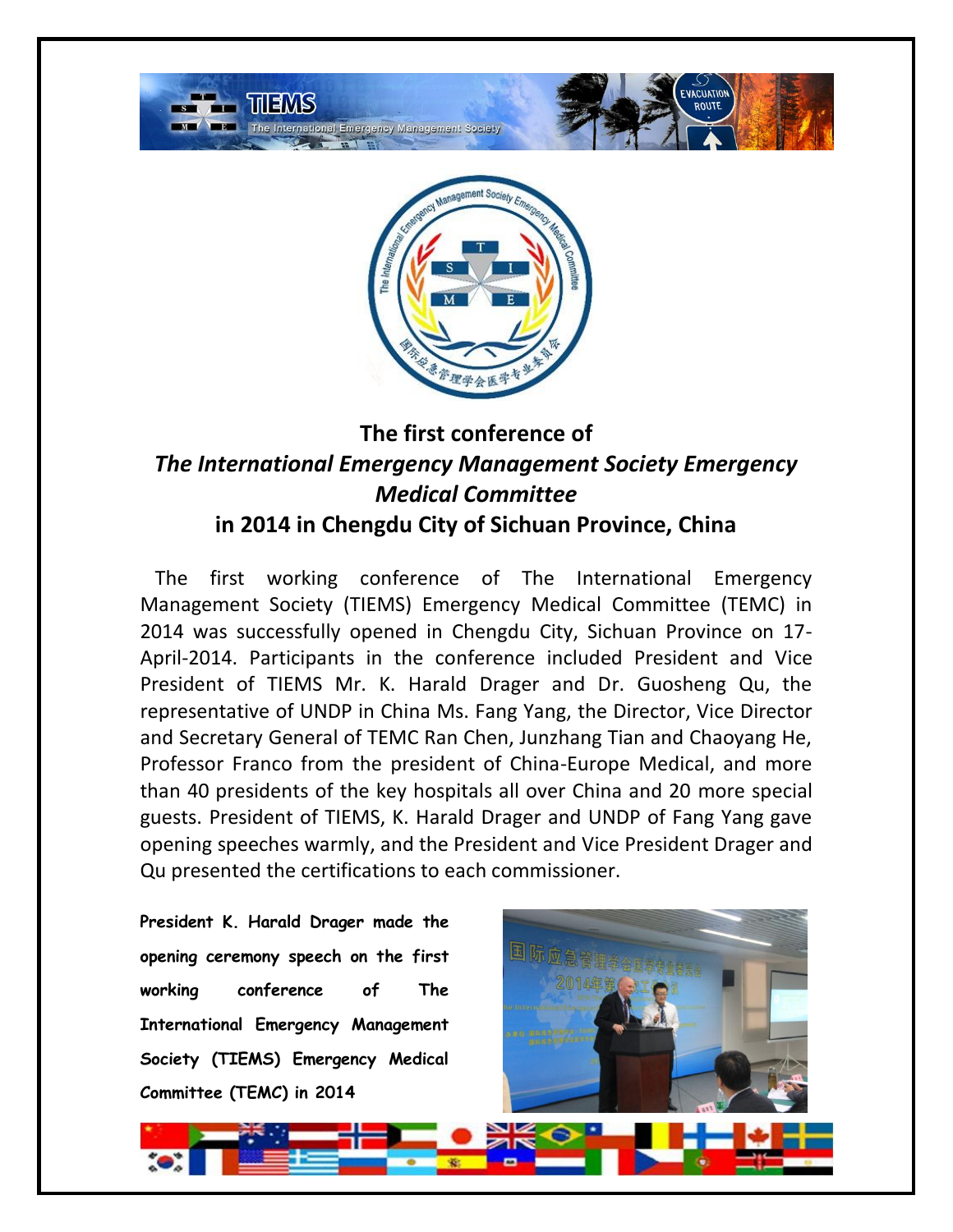

**THE THEMS** 

**The representative of UNDP in China Ms. Fang Yang had the opening address on the first working conference of The International Emergency Management Society (TIEMS) Emergency Medical Committee (TEMC) in 2014**

**IACUATION** 

**ROUTE** 

**President of TIEMS, K. Harald Drager and the Vice President Guosheng Qu presented the certifications to the commissioners**



 The main meeting started with discussion of the structure of the TEMC, and the director of the TEMC Mrs. Ran Chen spoke about the 2014 mid and long term work-plan. Vice director Junzhang Tian presented the constitution of the committee, and the secretary general Dr. He Chaoyang gave the United Nations Development programme (UNDP) to the conference.

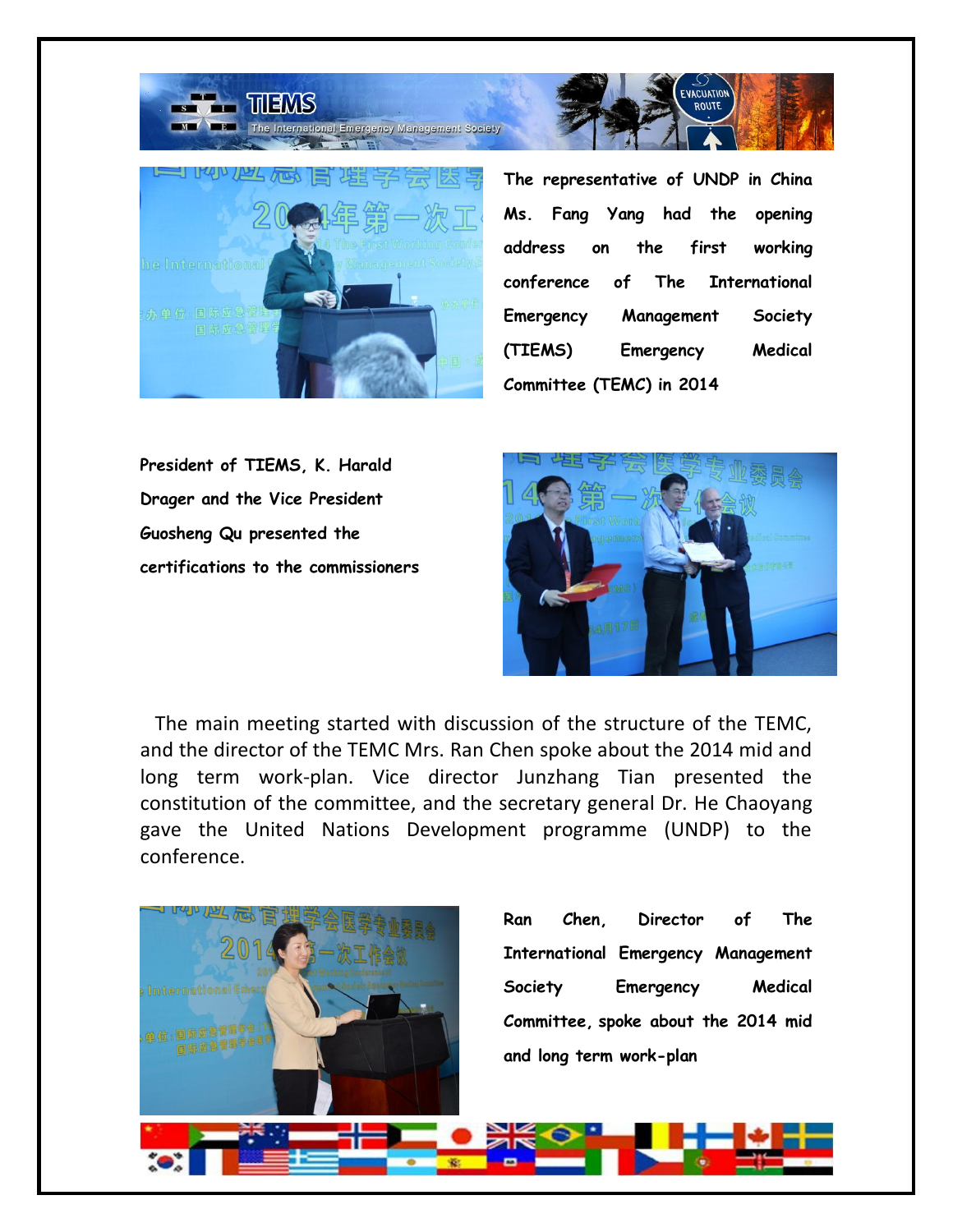

**Junzhang Tian, the vice director of TEMC, the president of Guangdong Province Emergency Hospital, presented the constitution of the committee and made the keynotes speech on the conference**





**Chaoyang He, Secretary General of the International Emergency Management Society Emergency Medical Committee, hosting the working conference**

The conference focused on the 2014 TEMS working agenda, with special focus on rescue systems, theories of mechanism, mass emergency rescue cases, new techniques, and talent cultivation. Such topic included the speakers as Franco Naccarella, the president of China-Europe Medical Care Alliance, shared experiences in medical emergency rescue in Italy. Xinsheng Wang, the president of Qingdao Affiliated hospital introduced the rescue experience on November 22<sup>nd</sup> of the Qingdao Huangdao pipeline explosion accident. Jinmin Zhao, the president of Guangxi Medical University shared his observations about the Medical rescue personnel training model in Guangxi Zhuang Autonomous Region. Xinyu Peng, the president of the first affiliated hospital of Shihezi University focused on the training course of Israel's regional and disaster emergency medical and health system. Mr. Jin, Dean of the emergency department of Huaxi hospital of Sichuan University, shared the emergency rescue experience in earthquake. Junzhang Tian, the president of Guangdong Emergency Management hospital, gave a speech

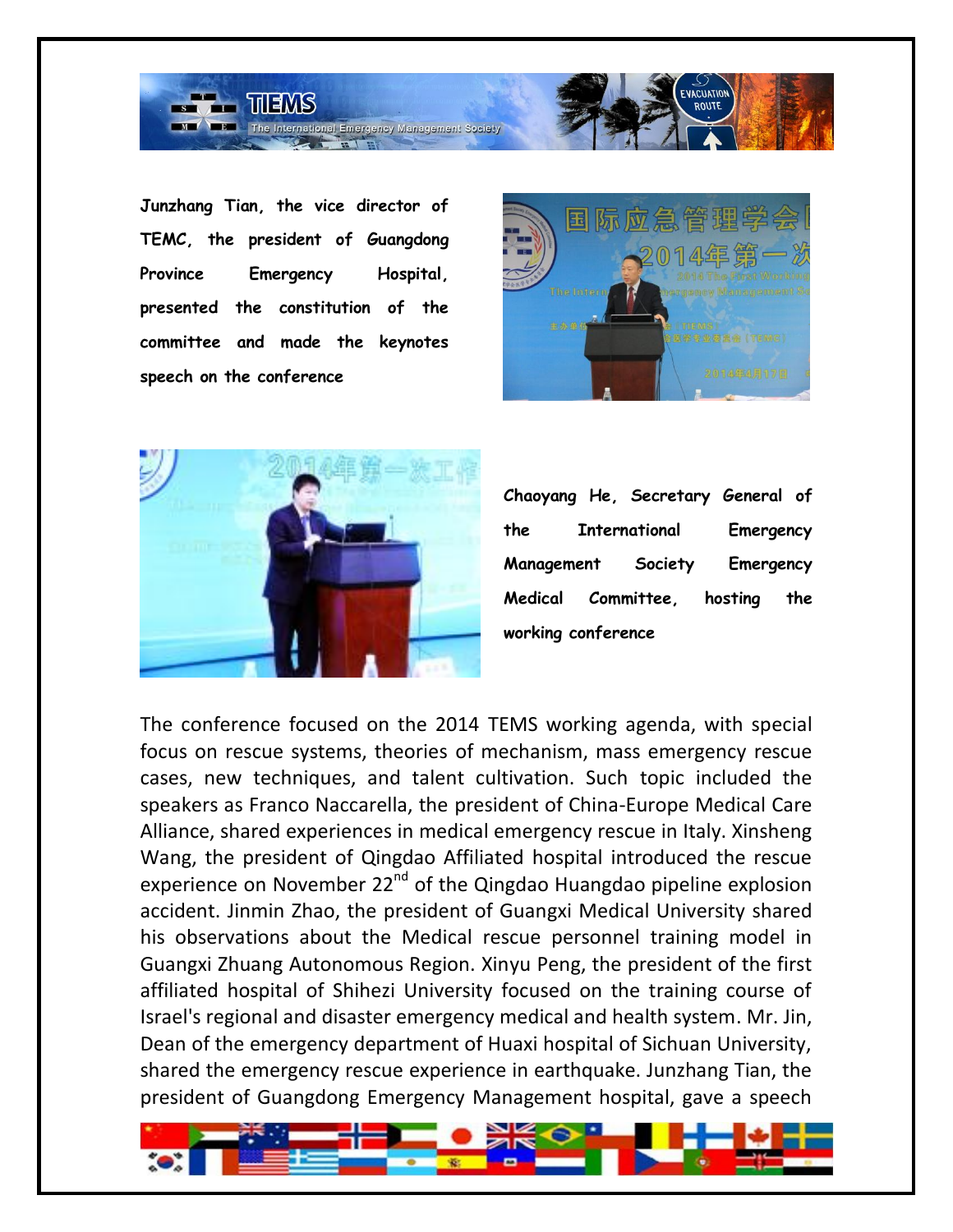

on the introduction of training and rehearsal at the hospital. Quansheng Tang, the secretary of Guangxi Red Cross hospital, shared his learnings from 118 emergency rescue systems in Florence, Italy. Yimin Zhu the president of people`s hospital of Hunan province elaborated about the infectious disease epidemic emergency treatment and management. Lihong Jiang, the president of Kunming Yanan hospital, represented the Heping Xu, the vice director of Bureau of Health of Yunnan province, made a keynote address regarding the March  $1<sup>st</sup>$  terrorist attack at the Kunming train station and the Kunming Medical Health Emergency Disposition. Faxing Wang, the president of people`s hospital in Xinjiang Autonomous region, shared rescue experiences in the July  $5<sup>th</sup>$  accident in Urumchi. Tiankang Guo, the president of hospital of Gansu province, described enhancements to the network of emergency medical rescue via remote controls.

**Franco Naccarella, the President of China-Europe Medical Care Alliance, shared experiences in medical emergency rescue in Italy in the first working conference 2014.**





**More than 40 presidents of the hospital all over the country and 20 more special guests in emergency field attend the first working conference of The International Emergency Management Society (TIEMS) Emergency Medical Committee (TEMC) in 2014.**